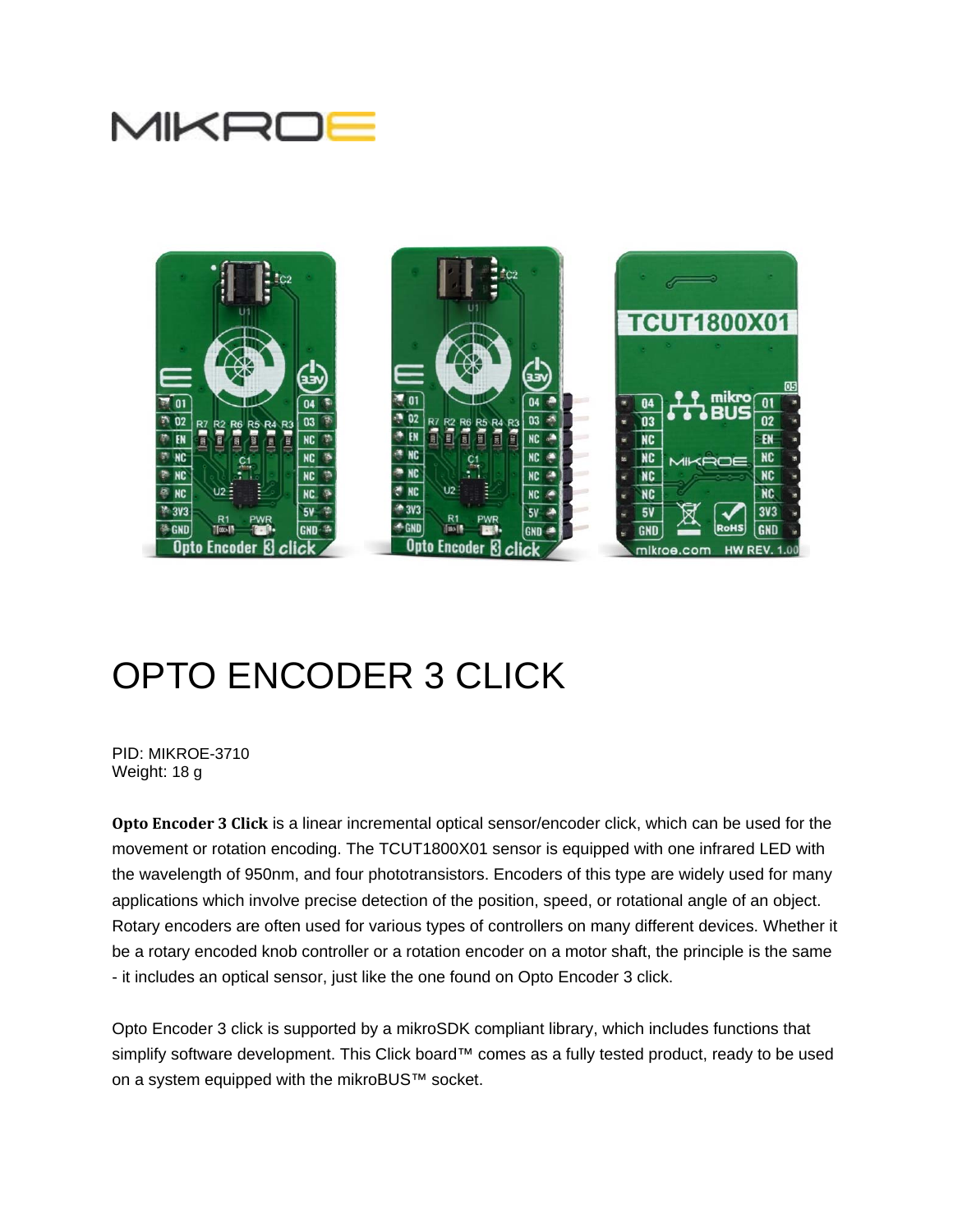Opto Encoder 3 click is a linear incremental optical sensor/encoder click which can be used for the movement or rotation encoding. Encoders of this type are widely used for many applications, which involve precise detection of the position, speed, or rotational angle of an object. Rotary encoders are often used for various types of controllers on many different devices. Whether it be a rotary encoder knob controller or an angle encoder on a motor shaft, the principle is the same - it includes an optical sensor, just like the one found on Opto Encoder 3 click. This Click board™ features an optical sensor in a tall dome design, which allows more physical space, even for a vertical signal encoding. It can be used as an optical sensor in automotive applications, motion, speed, and direction sensor, for precise motor shaft positioning applications, knob encoder applications, and similar applications, where dual channel optical sensing can be utilized.

## **HOW DOES IT WORK?**

The optical sensor used on the Opto Encoder 3 click is the TCUT1800X01, a tall dome quad channel transmissive optical sensor with phototransistor outputs from Vishay. This sensor is equipped with one infrared LED with the wavelength of 950nm, and four phototransistors. These phototransistors are positioned behind small slits on the sensor, on the opposite side of the LED. They form four separate channels. When the transistors get illuminated by the LED, they become conductive. The collectors of these transistors are connected to the same pin, while their emitters are routed to separate output pins of the TCUT1800X01 - E1, E2 E3, and E4. This allows the activity on each channel to be detected by the host MCU separately.



Since the signals of these output channels are not enough to drive pins on a host MCU, the Click board™ features two additional buffer IC – the SN74LVC125A, from texas instruments. E1, E2, E3, and E4 pins are routed to the input pins od the buffer IC. These pins are pulled to a LOW logic level by the pull-down resistors, to avoid floating.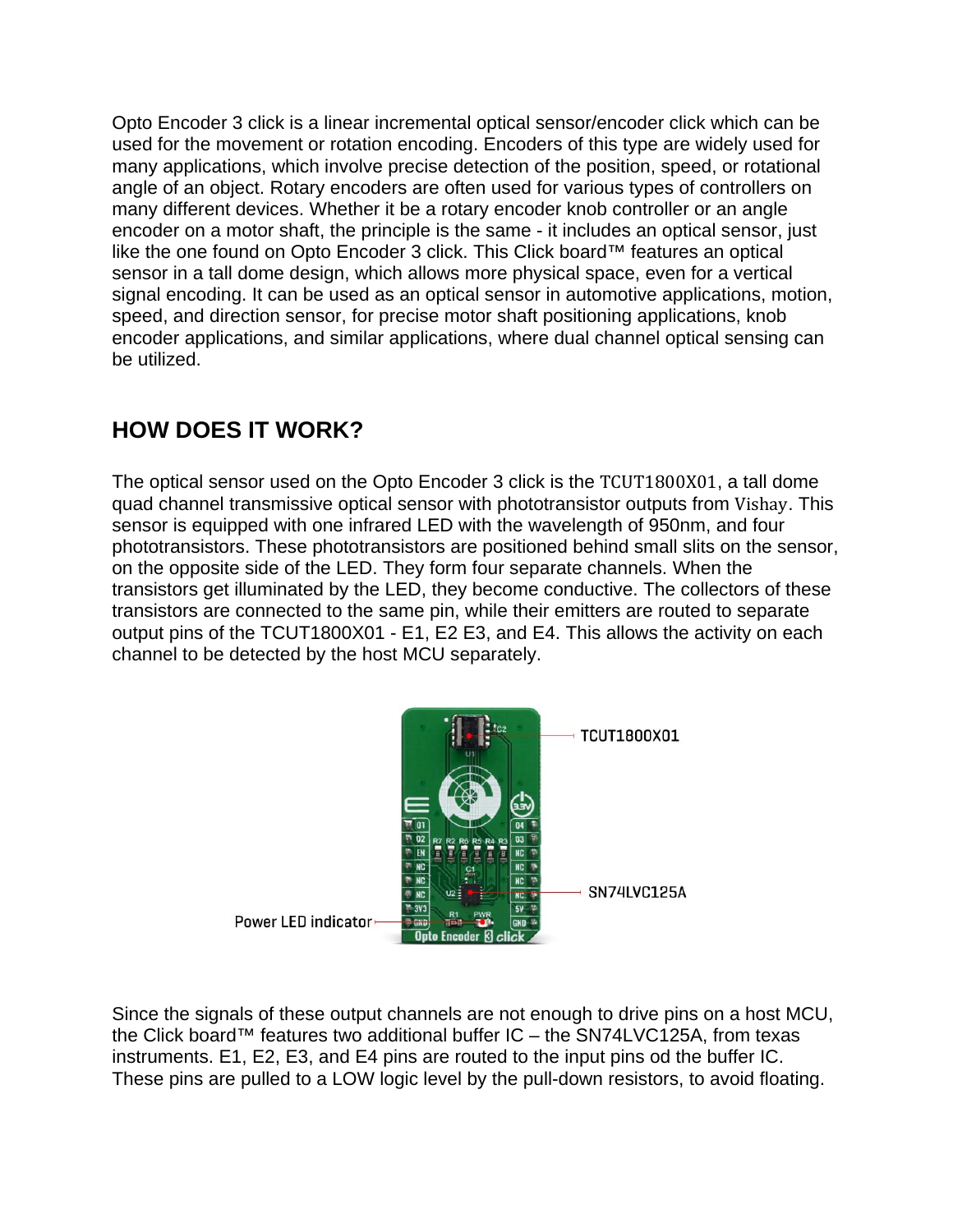The output pins of the buffer are routed to the mikroBUS™ AN, RST, INT, and PWM pins respectively.

Signal encoding itself is done by the host MCU. Having four optical sensing channels, Opto Encoder 3 click has the ability of both speed and direction encoding. The most common usage is encoding of the step motor position: a cylinder with slits is physically mounted above the sensor so that the LED can illuminate the phototransistors only through these slits. By rotating this cylinder, the light beam will be blocked periodically. The single sensor output will be a pulse train, while the cylinder is rotating. Having two photo sensors physically distanced by a small amount, allows the pulse signal of the first sensor to be either delayed or expedited with respect to the pulse on the second sensor, depending on the rotational direction. By adding two more sensors, the resolution and reliability of the position reading are further increased.

Provided Click board™ library offers easy to use functions that can be used to get the encoder position. The provided example application demonstrates the usage of these functions and can be used for further custom development.

#### **SPECIFICATIONS**

| Type                       | Optical                                                                                                                                                                                                                 |
|----------------------------|-------------------------------------------------------------------------------------------------------------------------------------------------------------------------------------------------------------------------|
| <b>Applications</b>        | Automotive optical sensors, accurate position sensor for encoder,<br>sensor for motion, speed, and direction, etc.                                                                                                      |
| On-board<br>modules        | <b>TCUT1800X01 Tall Dome Dual Channel Transmissive Optical</b><br>Sensor with Phototransistor Outputs                                                                                                                   |
| <b>Key Features</b>        | The Opto Encoder click features a precise detection of the position,<br>speed, or rotational angle of an object. It is able to detect the<br>direction of the movement since it features two photo-sensing<br>elements. |
| <b>Interface</b>           | GPIO                                                                                                                                                                                                                    |
| <b>Click board</b><br>size | M (42.9 x 25.4 mm)                                                                                                                                                                                                      |
| <b>Input Voltage</b>       | $3.3V$ or $5V$                                                                                                                                                                                                          |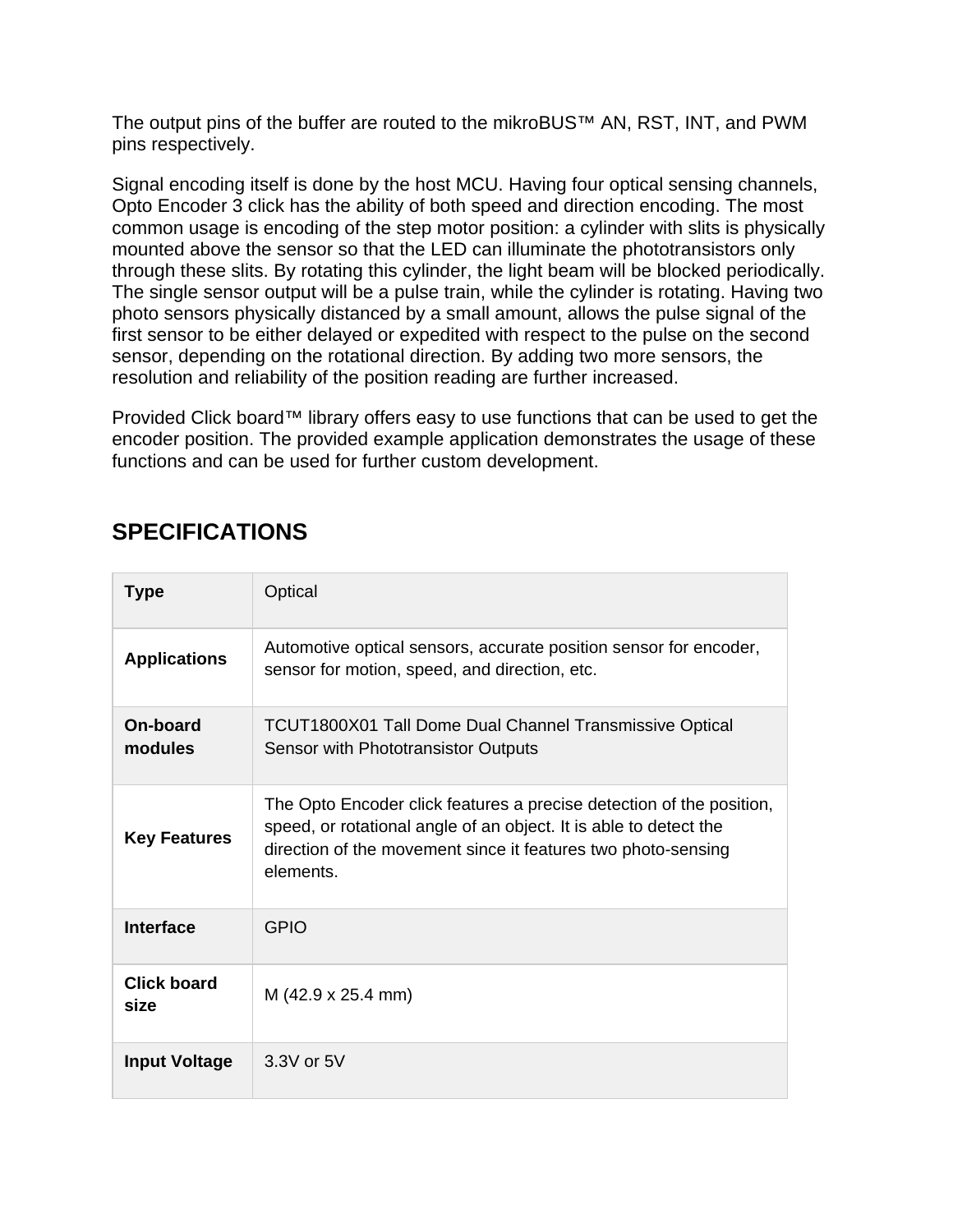#### **PINOUT DIAGRAM**

This table shows how the pinout on Opto Encoder 3 click corresponds to the pinout on the mikroBUS™ socket (the latter shown in the two middle columns).

| <b>Notes</b> | Pin        | mikro <sup>~</sup><br><b>BUS</b> |             |            |       | Pin        | <b>Notes</b> |
|--------------|------------|----------------------------------|-------------|------------|-------|------------|--------------|
| Output       | 01         | 1                                | AN          | <b>PWM</b> | 16    | 04         | Output       |
| Output       | 02         | $\overline{2}$                   | <b>RST</b>  | <b>INT</b> | 15    | 03         | Output       |
| Enable       | EN         | 3                                | <b>CS</b>   | <b>RX</b>  | 14    | <b>NC</b>  |              |
|              | NC         | $\overline{4}$                   | <b>SCK</b>  | <b>TX</b>  | 13    | <b>NC</b>  |              |
|              | NC         | 5                                | <b>MISO</b> | <b>SCL</b> | 12    | <b>NC</b>  |              |
|              | NC         | 6                                | <b>MOSI</b> | <b>SDA</b> | 11    | <b>NC</b>  |              |
| Power Supply | 3.3V       | $\overline{7}$                   | 3.3V        | 5V         | 10    | 5V         | Power supply |
| Ground       | <b>GND</b> | 8                                | <b>GND</b>  | <b>GND</b> | $9\,$ | <b>GND</b> | Ground       |

### **ONBOARD SETTINGS AND INDICATORS**

| Label | <b>Name</b> | <b>Default</b>           | <b>Description</b>  |
|-------|-------------|--------------------------|---------------------|
| LD1   | <b>PWR</b>  | $\overline{\phantom{0}}$ | Power LED Indicator |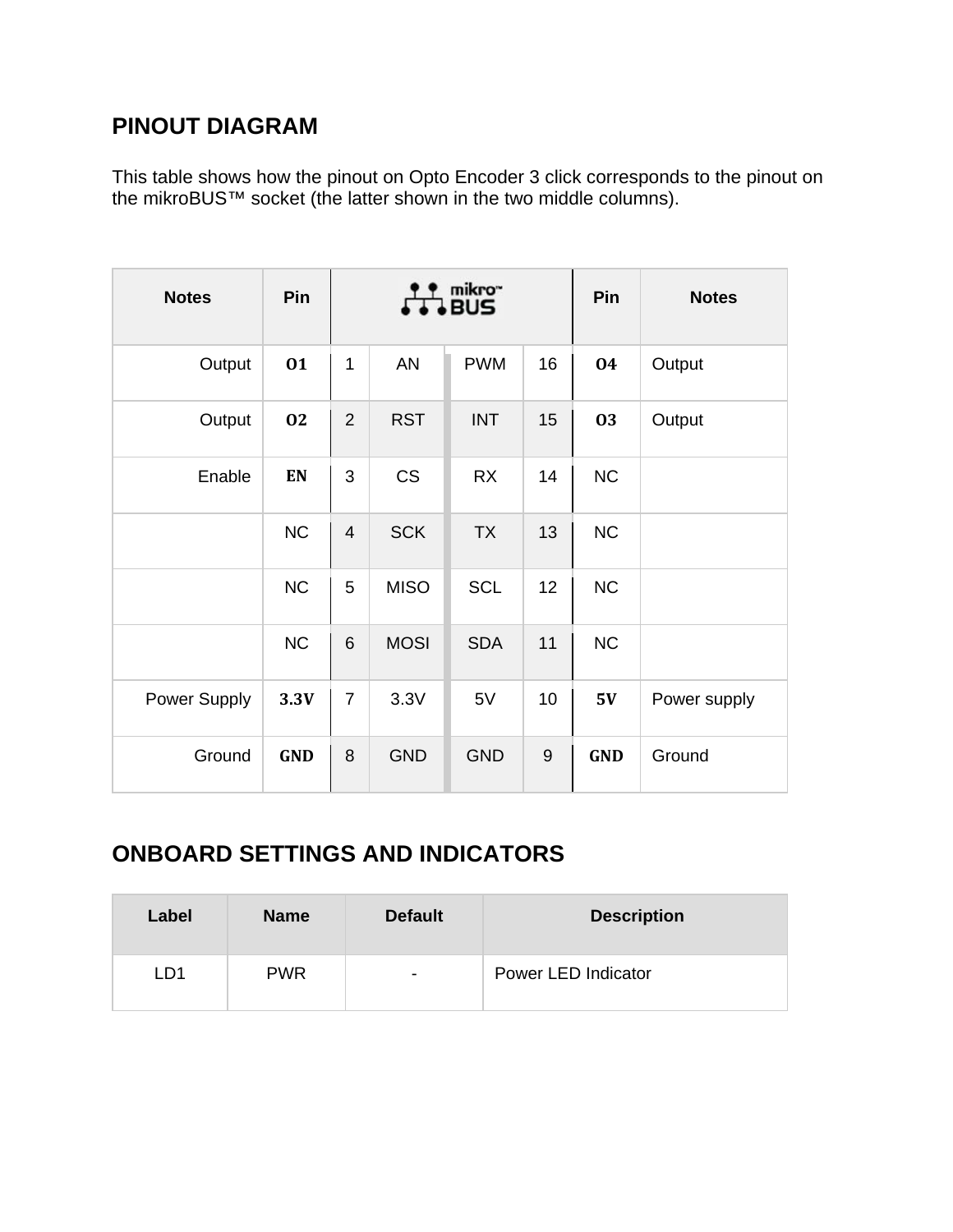### **OPTO ENCODER 3 CLICK ELECTRICAL SPECIFICATIONS**

| <b>Description</b>       | Min                      | <b>Typ</b> | <b>Max</b> | <b>Unit</b> |
|--------------------------|--------------------------|------------|------------|-------------|
| IR LED forward voltage   | 1                        | 1.2        | 1.4        |             |
| Switching Rise Time (5V) | $\overline{\phantom{a}}$ | 9          | 150        | μs          |
| Switching Fall Time (5V) | $\overline{\phantom{0}}$ | 16         | 150        | μs          |

### **SOFTWARE SUPPORT**

We provide a library for the Opto Encoder 3 click on our LibStock page, as well as a demo application (example), developed using MikroElektronika compilers. The demo can run on all the main MikroElektronika development boards.

#### **Library Description**

The library includes functions to enable or disable reading pins, reading every single pin or reading all at once. The user has a function to count number of swipes, counter for direction swipes and function for reseting these counters.

Key functions:

- void optoencoder3\_Enabler(uint8\_t active) Enables or disables reading
- void optoencoder3 readAllPins(T\_OPTOENCODER3\_PINS \*pins) Reads state of all pins
- uint8\_t optoencoder3\_Counter() Counts number of swipes
- int8\_t optoencoder3\_DirectionCounter() Counts number of swipe direction
- void optoencoder3 ResetCounters() Resets all counters

#### **Examples description**

The application is composed of three sections :

- System Initialization Initialzes gpio
- Application Initialization Initialization driver init
- Application Task Waits for valid user input and executes functions based on set of valid commands
- Commands :'1' first demo '2' second demo 'r' reset counters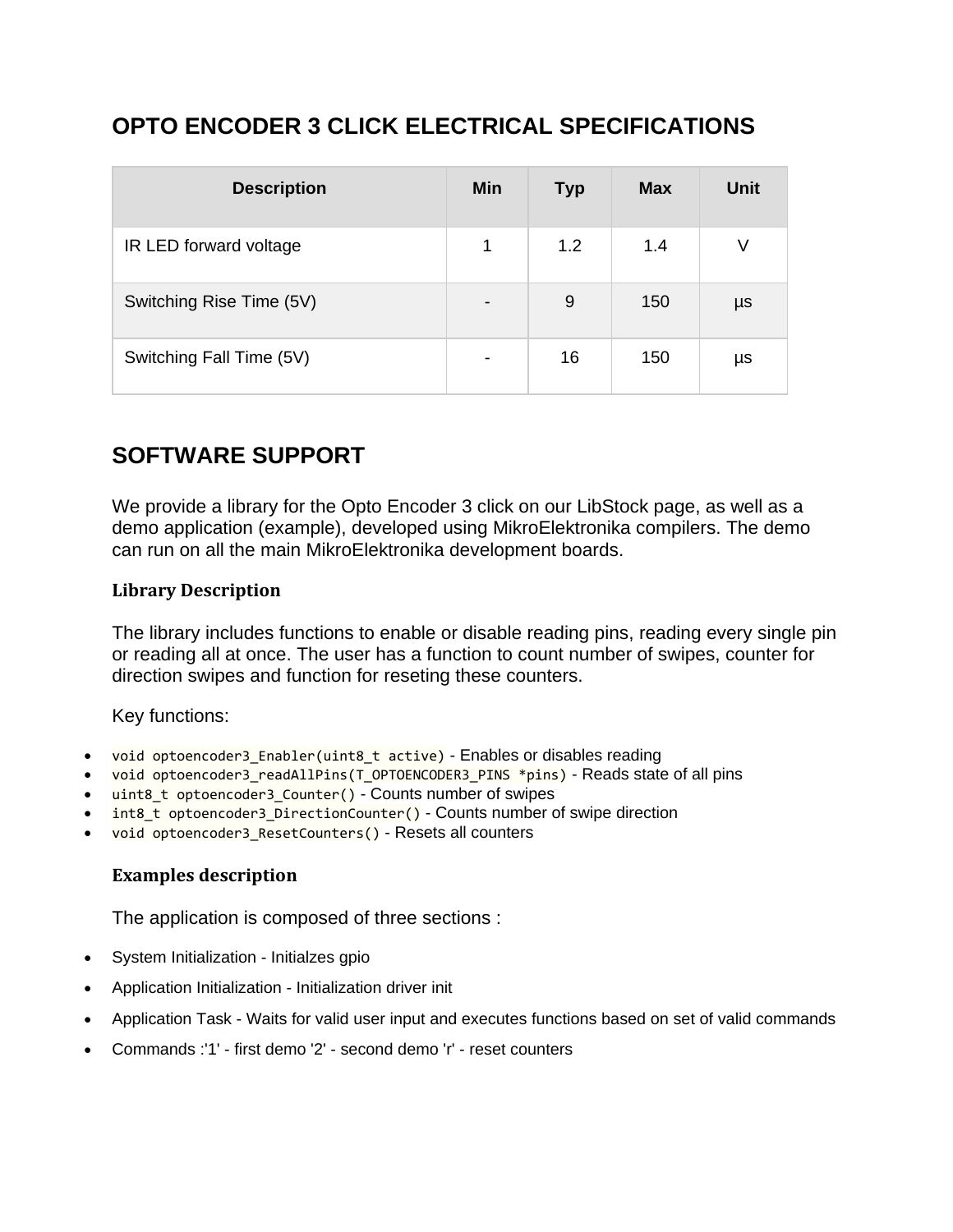```
void applicationTask()
{
          uint8_t dataReady_;
          char receivedData_;
          dataReady_ = UART_Rdy_Ptr( );
      if (dataReady_ != 0)    {
                     receivedData_ = UART_Rd_Ptr( );
                     switch (receivedData_)
                     {
                                case '1' :
                                {
                                          taskNum = 1;
                                          break;
                                }
                                case '2' :
                                {
                          taskNum = 2;                break;
                                }
                                case 'r' :
                                {
                                           optoencoder3_ResetCounters();
                          taskNum = 0;                break;
                                }
                     }
          }
          if (taskNum == 1)
          {
                     _drawPinsStatus();
          }
          else if (taskNum == 2)
```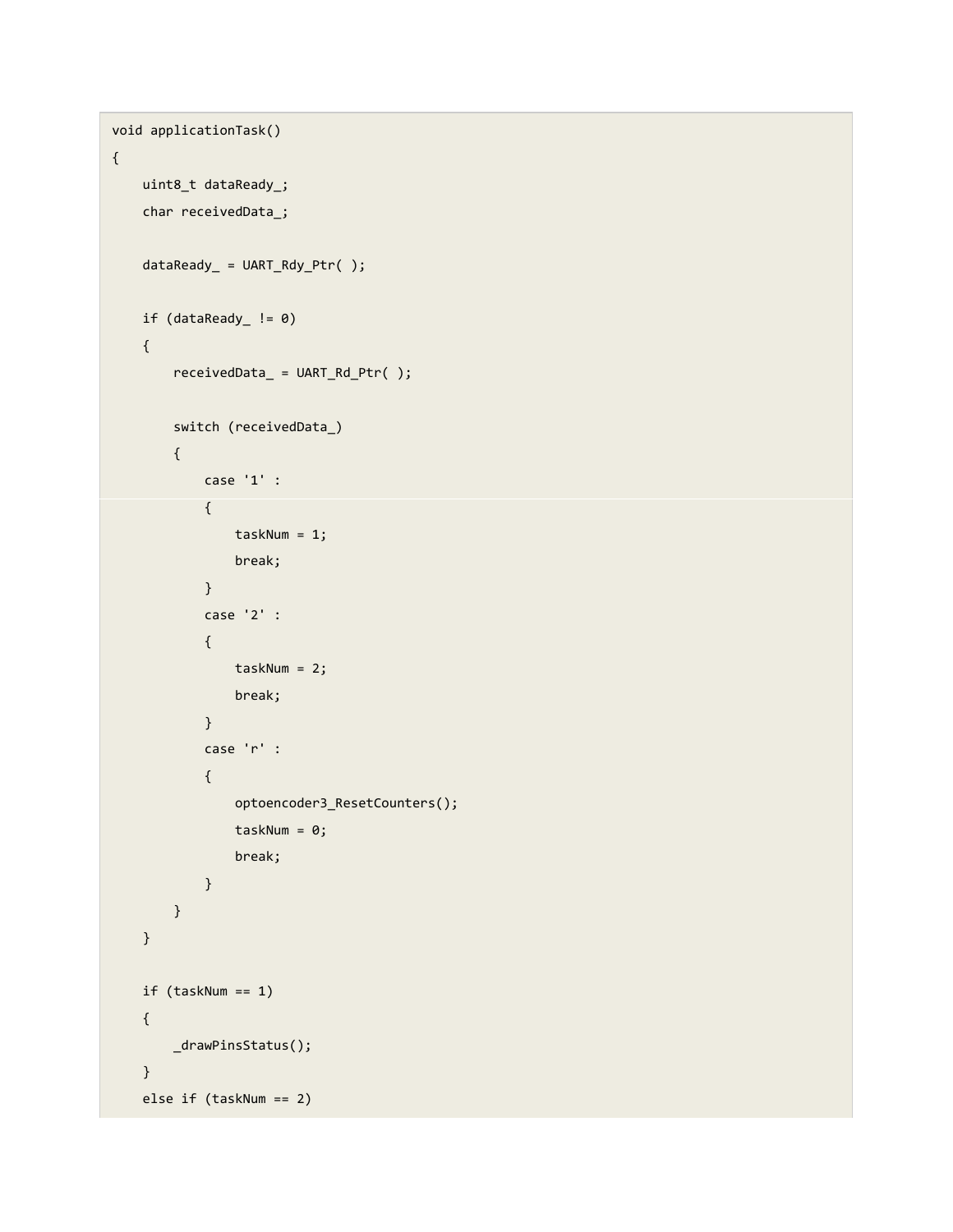```
    {
                     _viewCounters();
          }
          else if (taskNum == 0)
          {
                     _infoWrite();
          }
}
```
Additional Functions :

- void \_drawPinsStatus() Draws state of all pins
- void \_viewCounters() Shows counters value
- void \_infoWrite() Write commands info

The full application code, and ready to use projects can be found on our LibStock page.

Other mikroE Libraries used in the example:

Conversions

#### **Additional notes and informations**

Depending on the development board you are using, you may need USB UART click, USB UART 2 click or RS232 click to connect to your PC, for development systems with no UART to USB interface available on the board. The terminal available in all MikroElektronika compilers, or any other terminal application of your choice, can be used to read the message.

#### **MIKROSDK**

This Click board™ is supported with mikroSDK - MikroElektronika Software Development Kit. To ensure proper operation of mikroSDK compliant Click board™ demo applications, mikroSDK should be downloaded from the LibStock and installed for the compiler you are using.

For more information about mikroSDK, visit the official page.